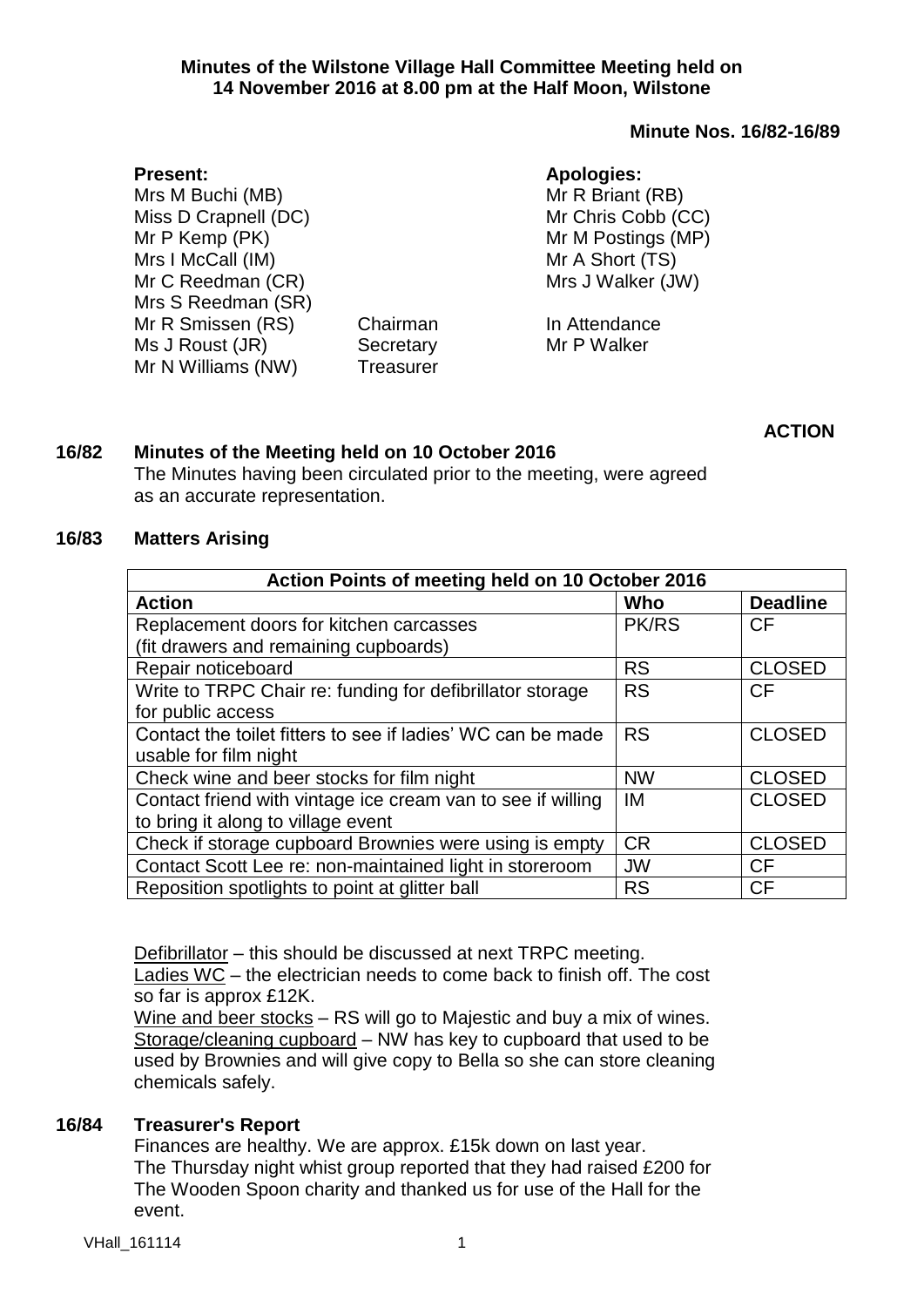# **ACTION**

| <b>Balances</b>                          | 14 Nov 2016 |                                     |
|------------------------------------------|-------------|-------------------------------------|
| Current                                  | 705.52      |                                     |
| Deposit                                  | 16,277.53   |                                     |
| <b>Money Market</b>                      | 7,000.00    |                                     |
| Petty cash                               | 957.33      |                                     |
| Awaiting paying in                       | 436.50      |                                     |
|                                          | 25,376.88   |                                     |
| Outstanding bills                        | 0.00        |                                     |
| Unpaid cheques                           | 0.00        |                                     |
| <b>Total funds</b>                       | 25,376.88   |                                     |
|                                          |             | -  but we've spent over             |
| Approx. profit<br>current financial year | 15,500.00   | £23,500 on major works this<br>vear |

### **16/85 Website**

Website refresh is progressing well. The site is live at [www.wilstone.org.](http://www.wilstone.org/) Committee were asked to take a look and pass on any comments to CC, NW or JR.

#### **16/86 Future Events Film Nights**

Peter Walker attended the meeting to discuss forthcoming films. 18 November – The Dressmaker. Food supplied by the shop. The December film will be *Marvellous*; January film will be *Florence*. February film will be *Bridget Jones' Baby*

### **Village Event**

There will be a meeting on Monday to discuss. IM had passed on details of the ice cream van to JW.

A gin evening - was suggested with a talk from the company opening a gin distillery in Wilstone. RS will talk to Ken.

**RS**

### **Past Events**

Film Night went well and was a pleasant evening.

### **16/87 Hall Lettings**

Hall bookings are going well. There is a new booking for a Tai Chi class on Monday mornings.

### **16/88 Any Other Business**

- A comment was made at the last film night that the ovens need a professional clean, which will cost approx. £100. Peter Walker had volunteered to contact a company to do this. This was agreed by the committee.
- Inductive loop was not working at the last film night. NW and RS will